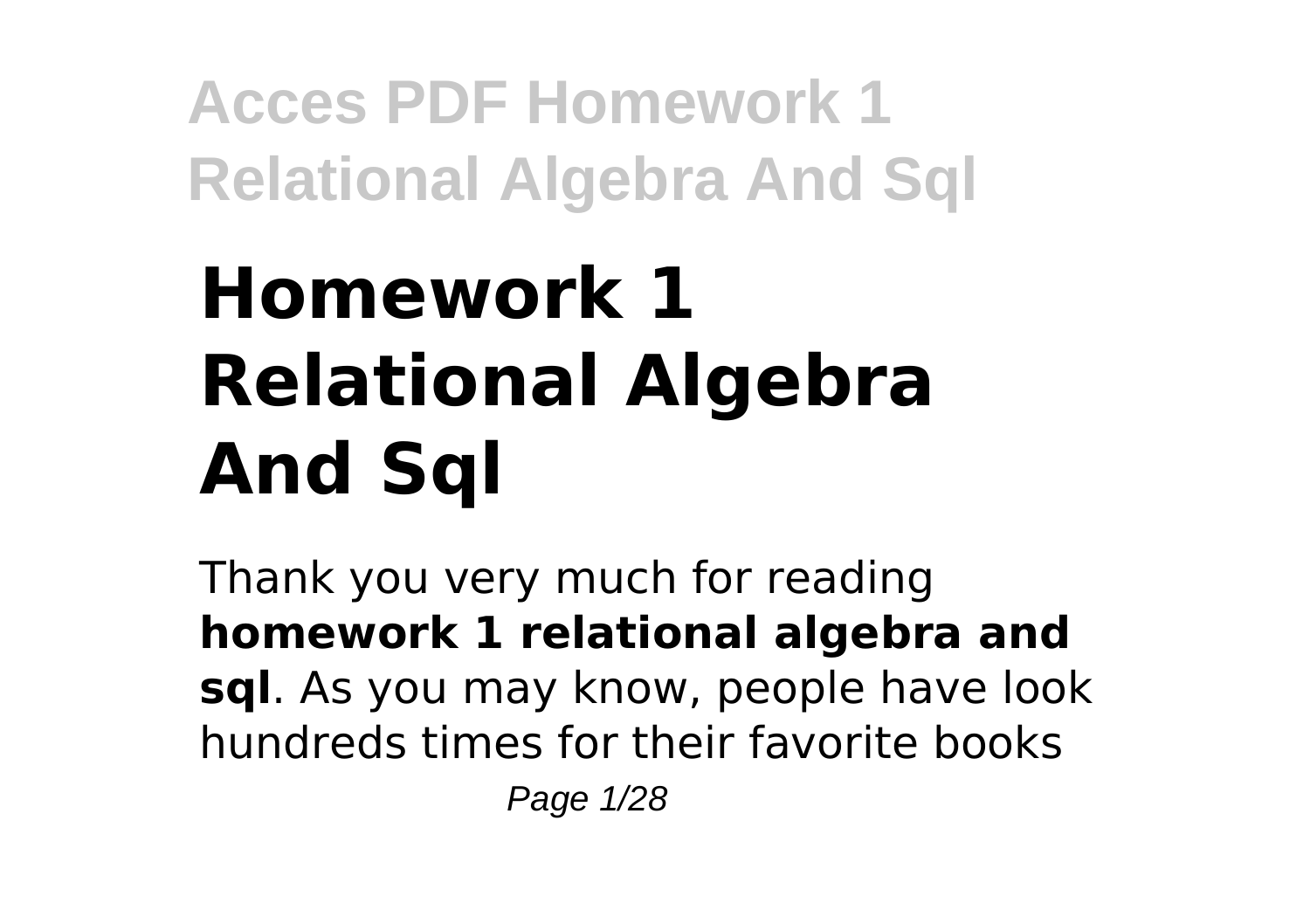like this homework 1 relational algebra and sql, but end up in infectious downloads.

Rather than reading a good book with a cup of coffee in the afternoon, instead they cope with some infectious bugs inside their computer.

homework 1 relational algebra and sql is

Page 2/28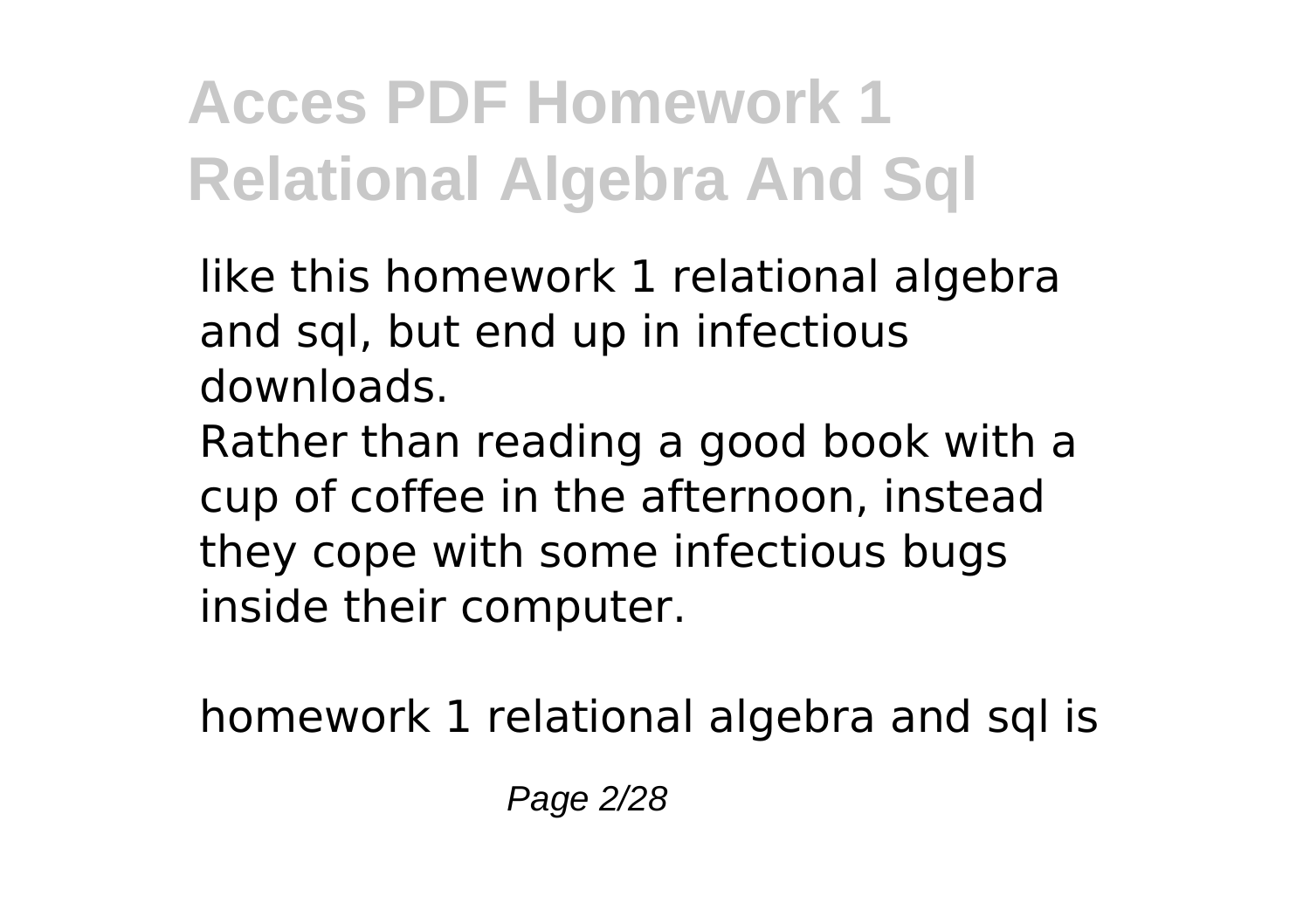available in our digital library an online access to it is set as public so you can get it instantly.

Our book servers spans in multiple locations, allowing you to get the most less latency time to download any of our books like this one.

Kindly say, the homework 1 relational algebra and sql is universally compatible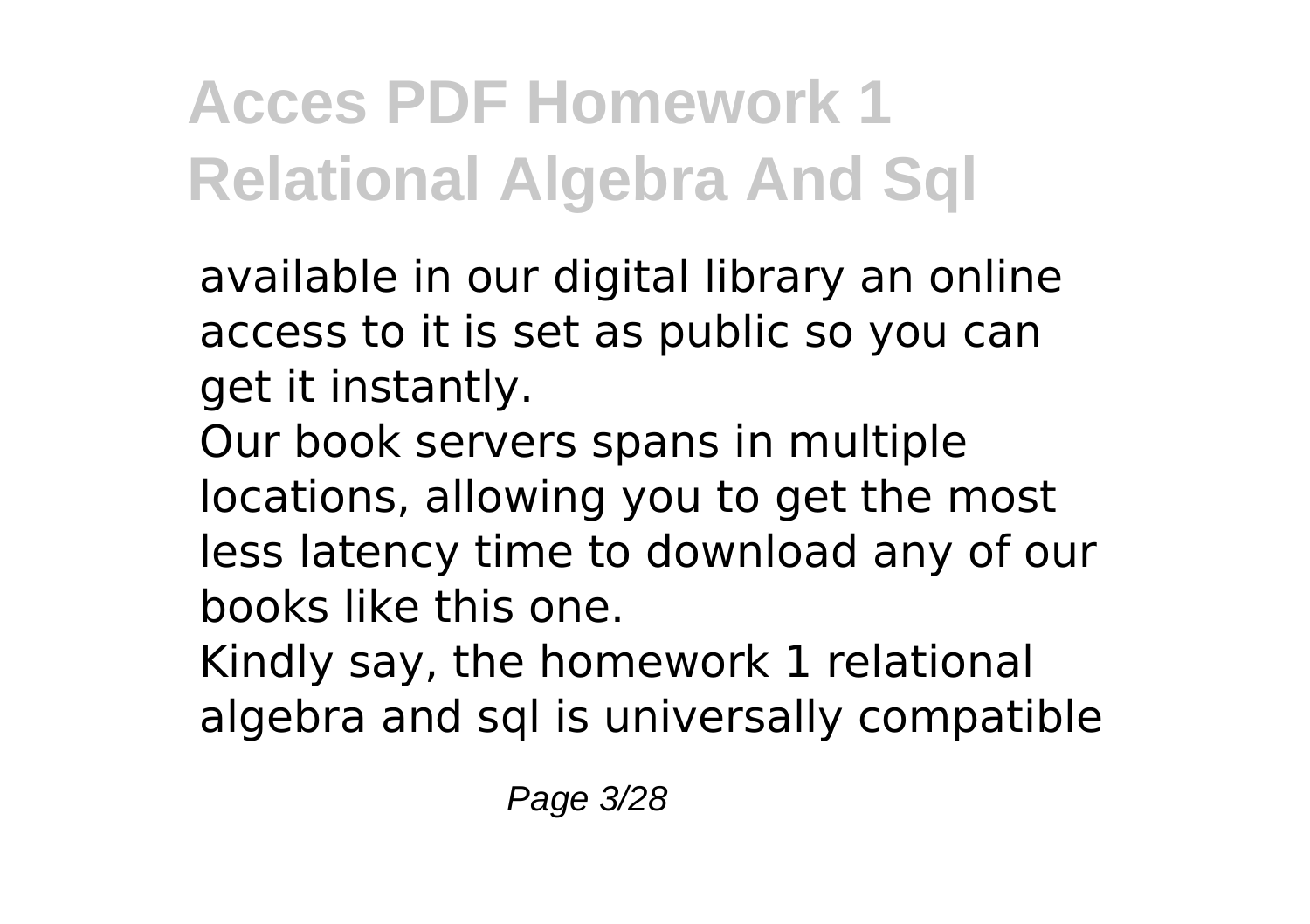with any devices to read

Amazon's star rating and its number of reviews are shown below each book, along with the cover image and description. You can browse the past day's free books as well but you must create an account before downloading anything. A free account also gives you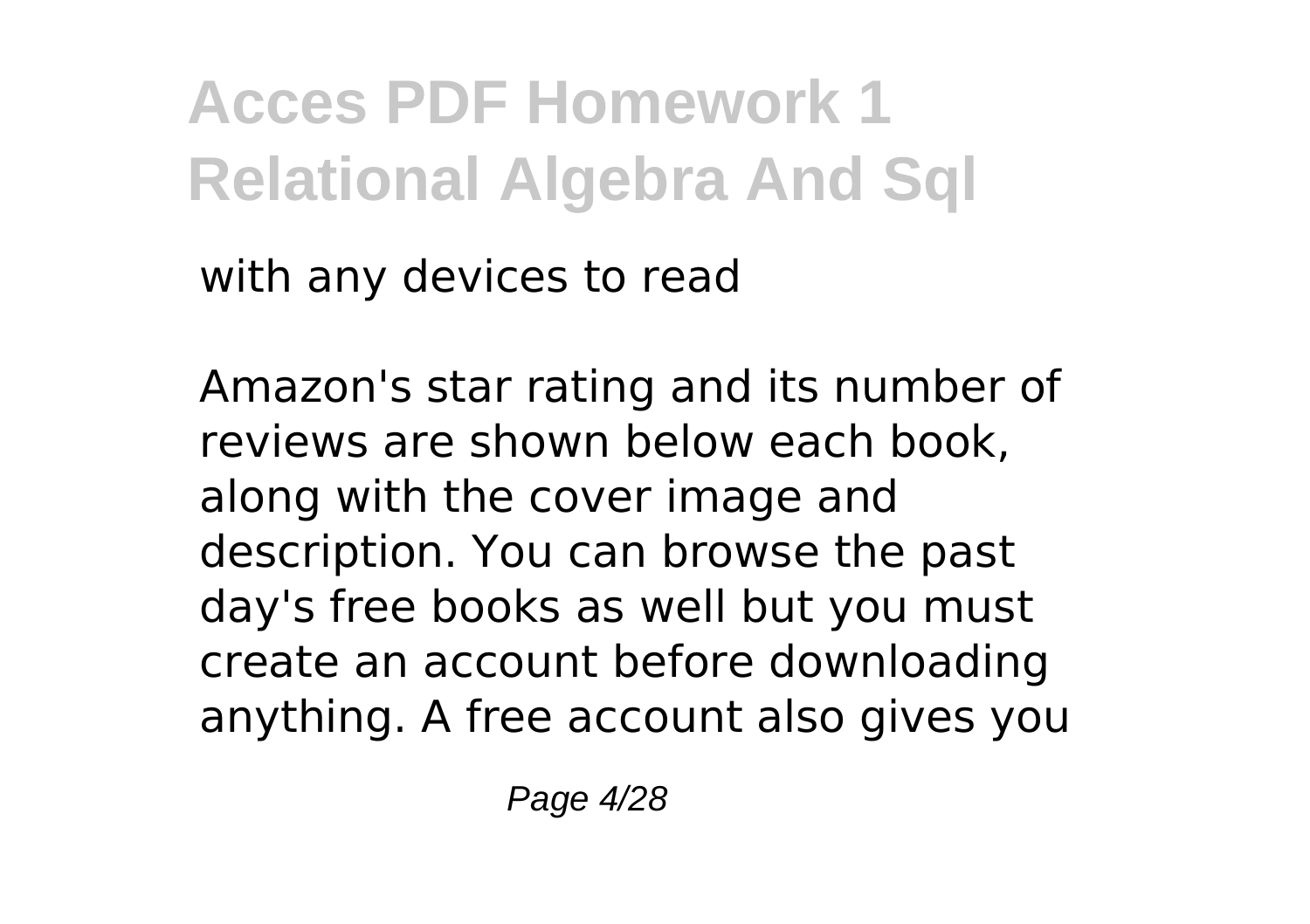access to email alerts in all the genres you choose.

**Homework 1 Relational Algebra And** 1 Virginia Tech. CS 4604 – Introduction to DBMS Computer Science Spring 2016, Prakash Homework 1: Relational Algebra and SQL (due February 10 th, 2016, 4:00pm, in class—hard-copy please)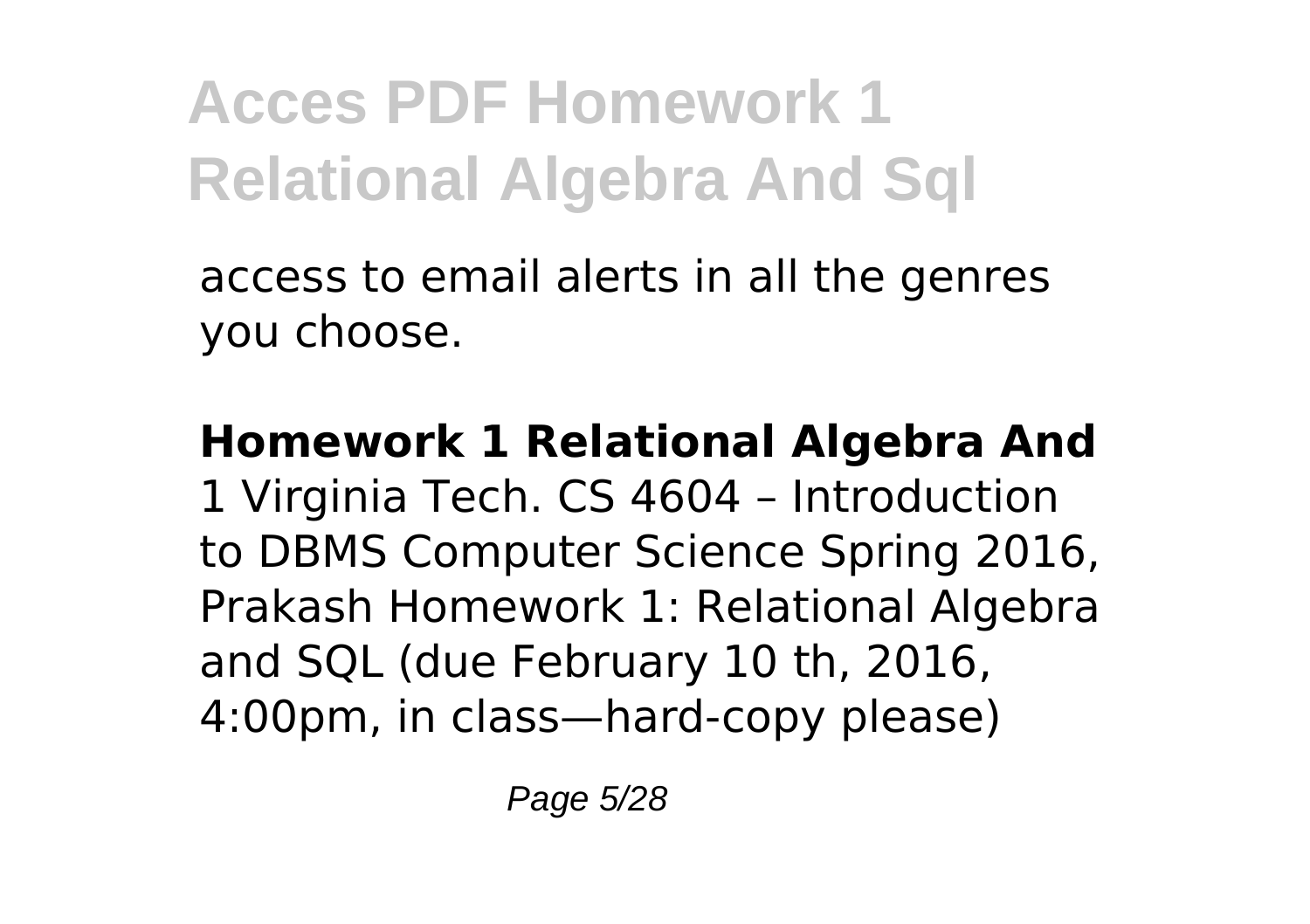Reminders: a. Out of 100 points. Contains 6 pages. b. Rough timeestimates: 3~6 hours. c.

### **Homework 1: Relational Algebra and SQL**

CSE 444 Homework 1 (b) (5 points) Write a Relational Algebra expression in the form of a logical query plan that is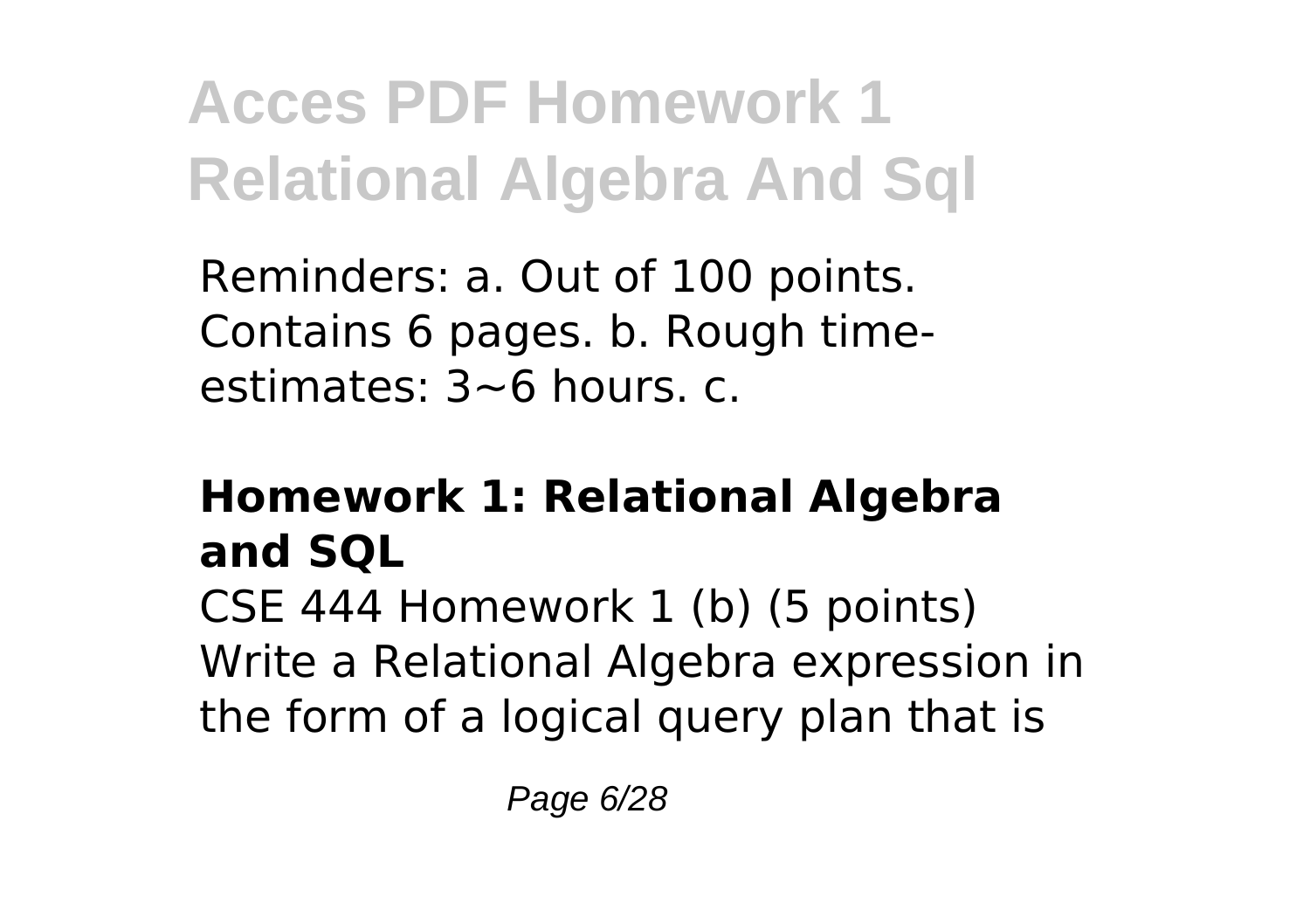equivalent to the SQL query below. SELECT R.a, S.f, sum(S.e) as sum FROM R. S WHERE R.c  $=$  S.d AND R.b  $>10$ GROUP BY R.a, S.f HAVING count(\*) > 10 Page 3

**CSE 444 { Homework 1 Relational Algebra, Heap Files, and ...** ! 1! Virginia Tech. CS 4604 – Introduction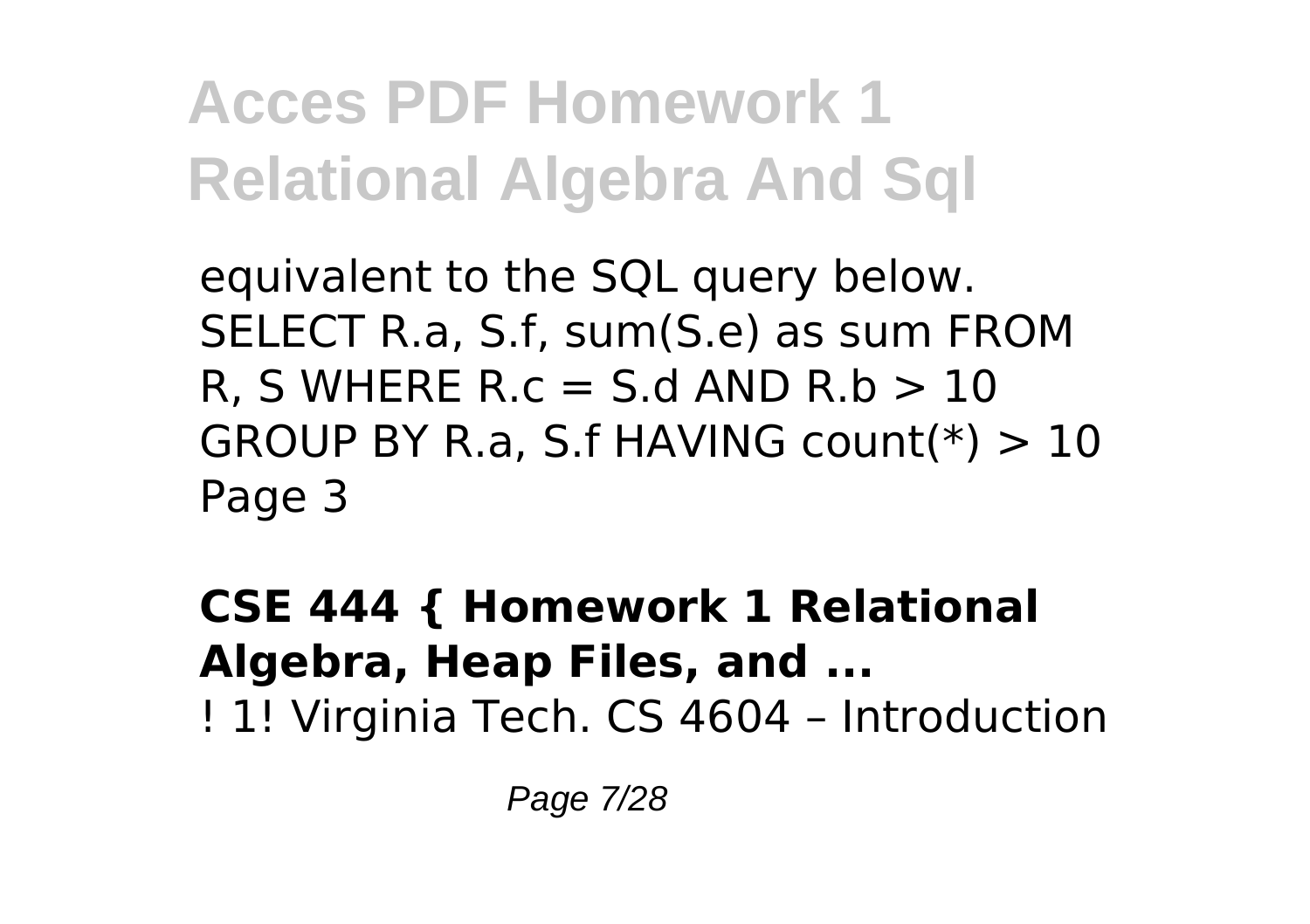to DBMS Computer Science Spring 2013, Prakash Homework 1: Relational Algebra and SQL (due February 8th, 2013, 9:05am, in class—hard-copy please) Reminders: a. Out of 100 points. b. Rough time-estimates: 2~4 hours. c. Please type your answers.

### **Homework 1: Relational Algebra**

Page 8/28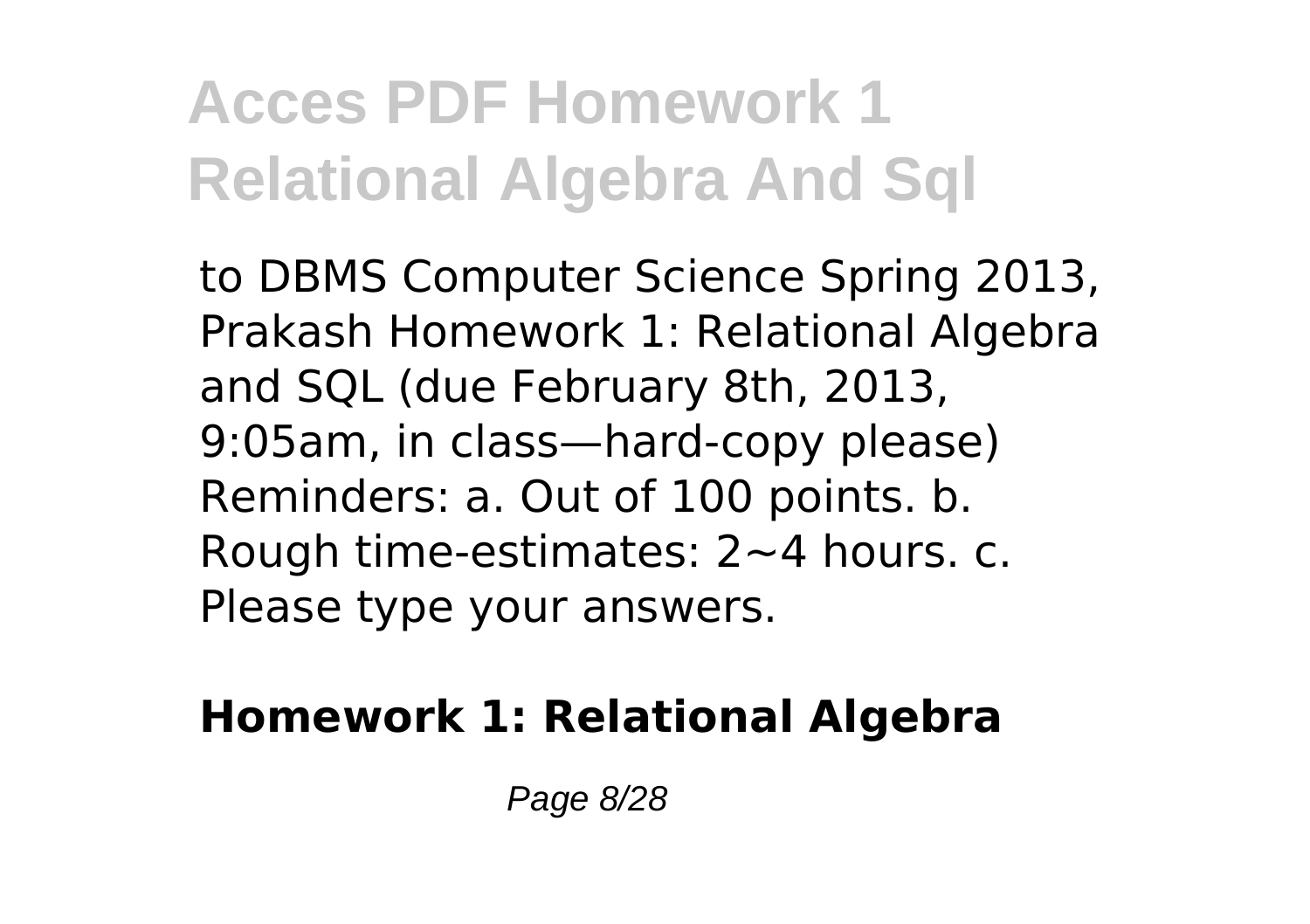### **and SQL**

IntroductionThis homework will require you to solve a few problems using relational algebra. Be sure to have understood the material in chapters 2,6-6.1,DatasetThis dataset is roughly based on a subse

### **Homework 1: Relational Algebra**

Page 9/28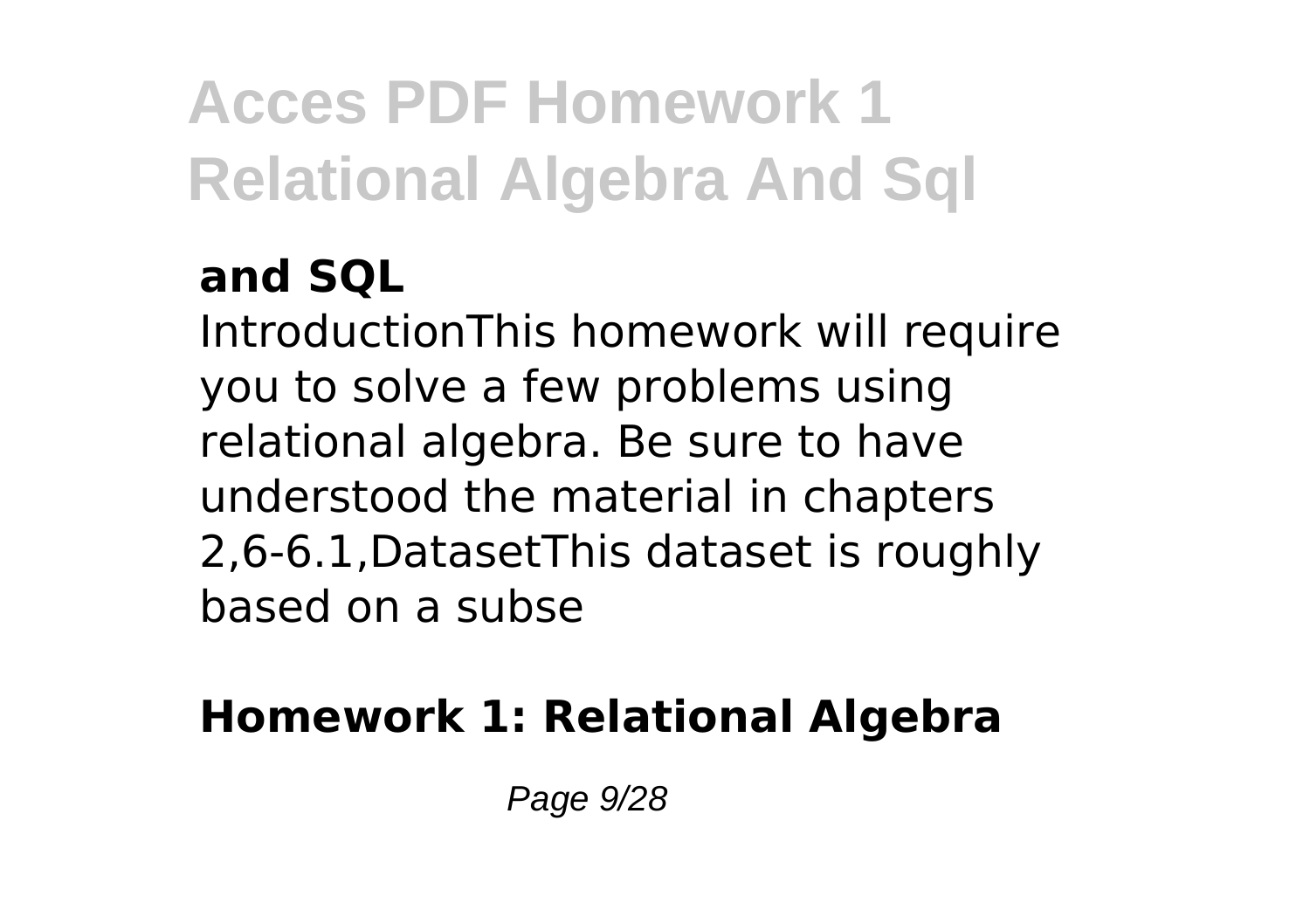### **Solution - Coding Lab**

Homework 1 Part 1. Relational Algebra and Relational Calculus (25 points) Consider the relational schema for a library database as shown in Figure 1. 1. Provide a relational algebra expression for each of the following queries: A. Retrieve the names of borrowers who do not have any books checked out. B.

Page 10/28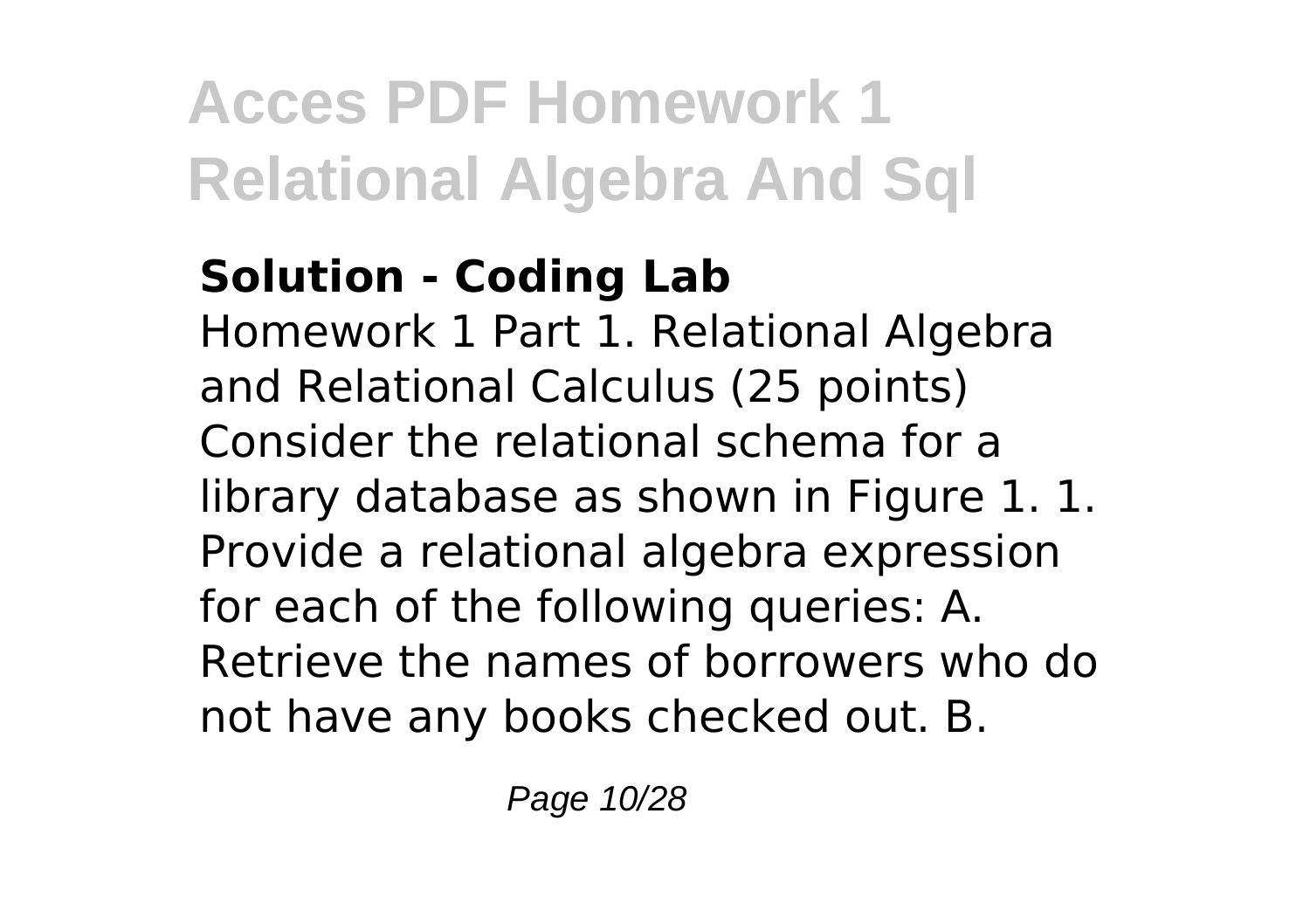### **Homework 1 Relational Algebra and Relational Calculus ...**

Figure 1: An instance of the IT-Employeesand Admin-Employeesrelations 1 Relational Algebra and SQL Queries For each of the following Relational Algebra Expressions show an equivalent SQL query.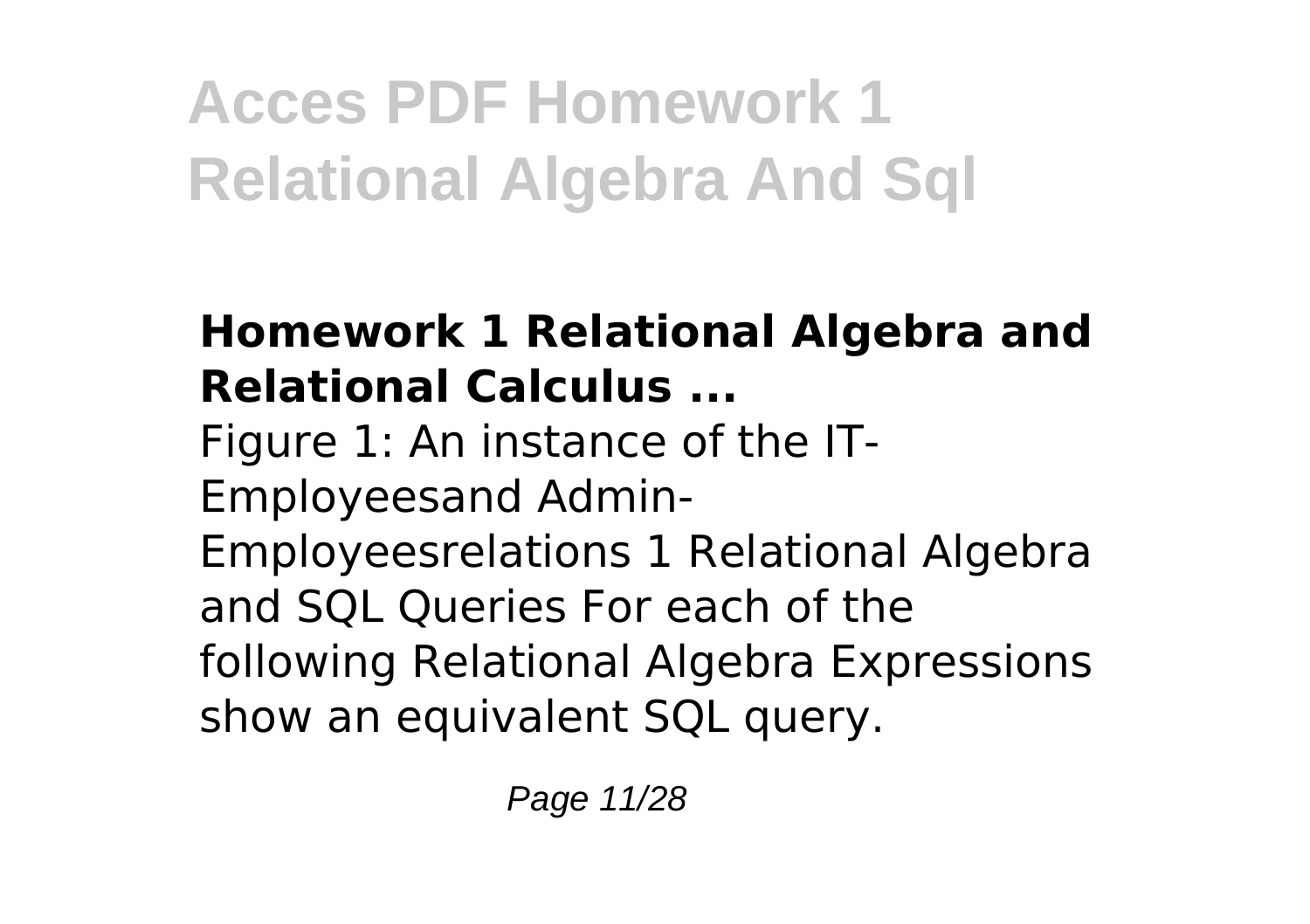### **1 Relational Algebra and SQL Queries**

Complete the Gradiance homework titled "Homework 1.1 (Relational Algebra Basics)." Note that some of the online exercises use English names of relational algebra operators instead of symbols. Problem 2 (32 points) Consider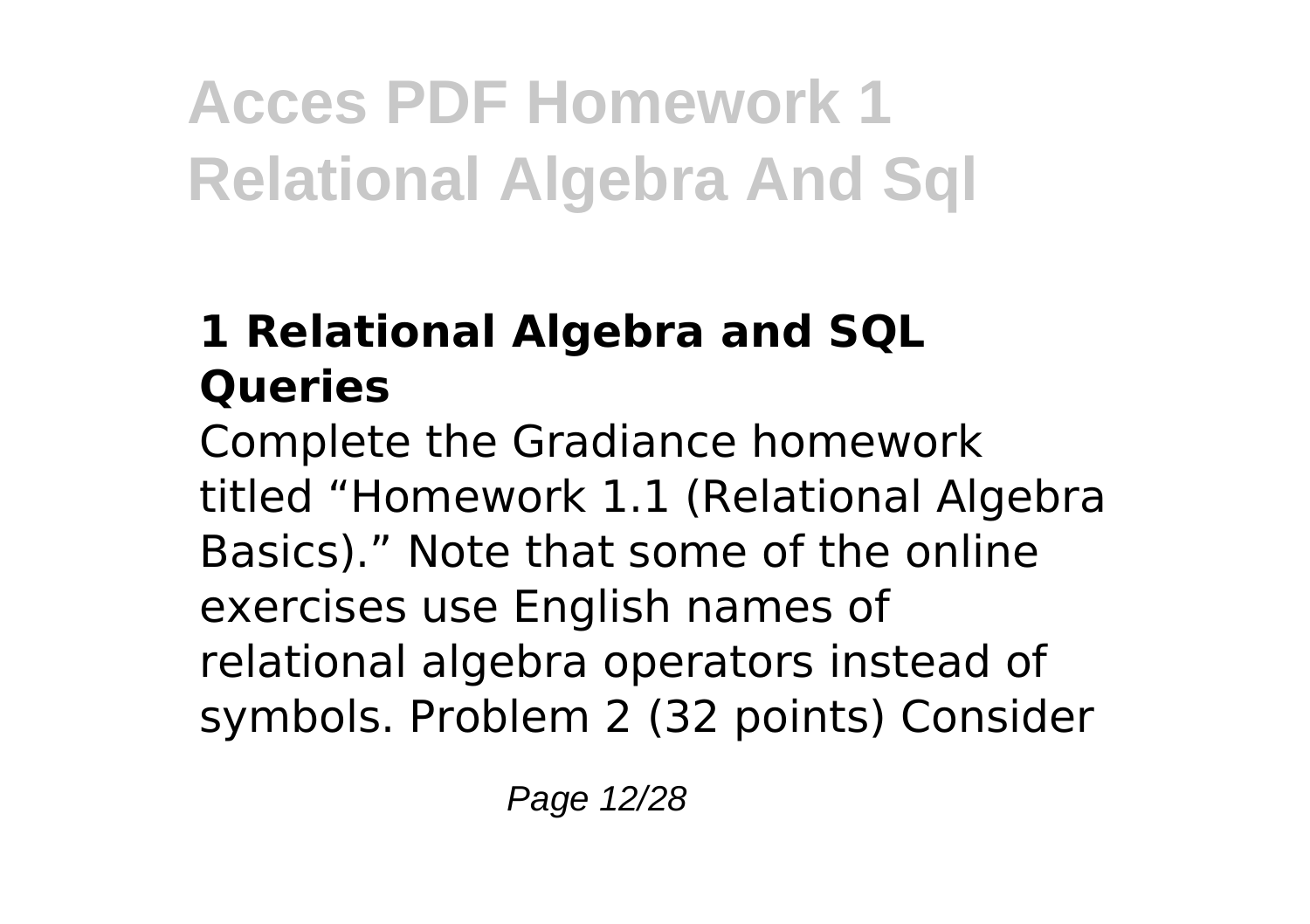a database containing information about bars, beers, and bar-goers.

#### **CompSci 316 Fall 2018: Homework #1**

What is Relational Algebra? An algebra whose operands are relations or variables that represent relations. Operators are designed to do the most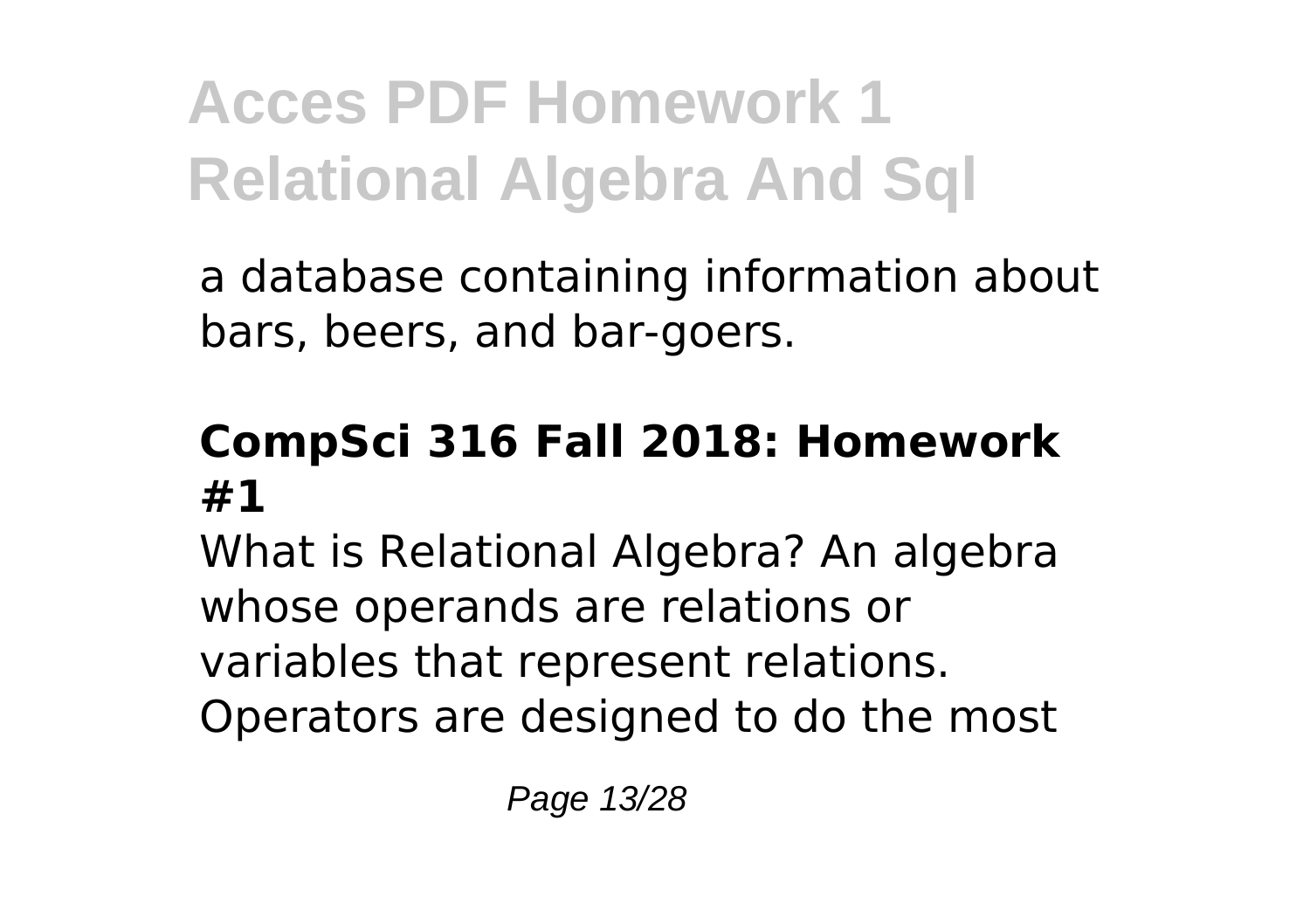common things that we need to do with relations in a database. The result is an algebra that can be used as a query language for relations.

### **Relational Algebra - Stanford University**

Relational algebra is procedural query language used to query the database in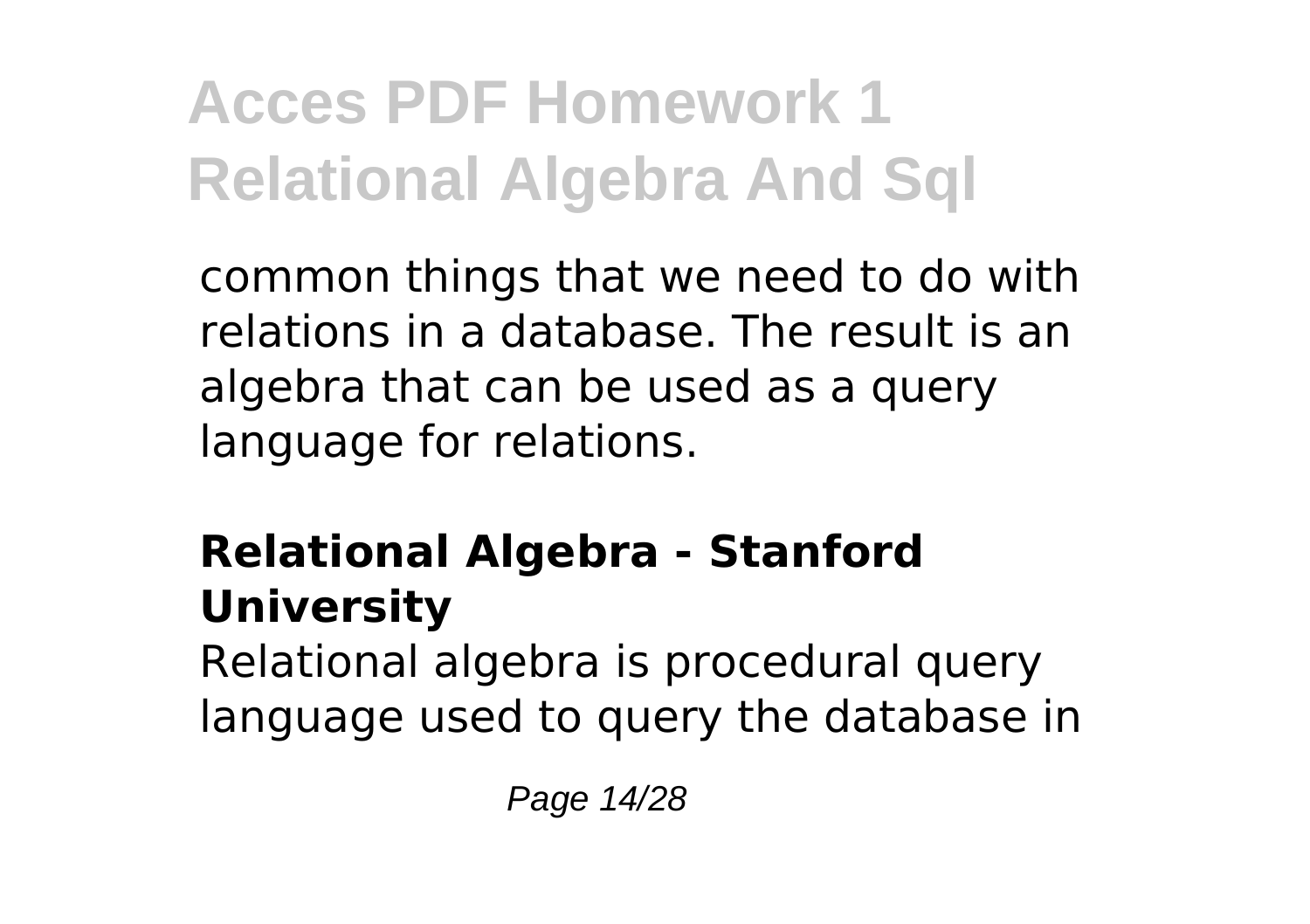various ways. In other words, Relational Algebra is a formal language for the relational mode. A data model must also include a set of operations to manipulate, retrieve the data in the database, in addition to defining the database structure and constructs.

#### **DBMS Relational Algebra Examples**

Page 15/28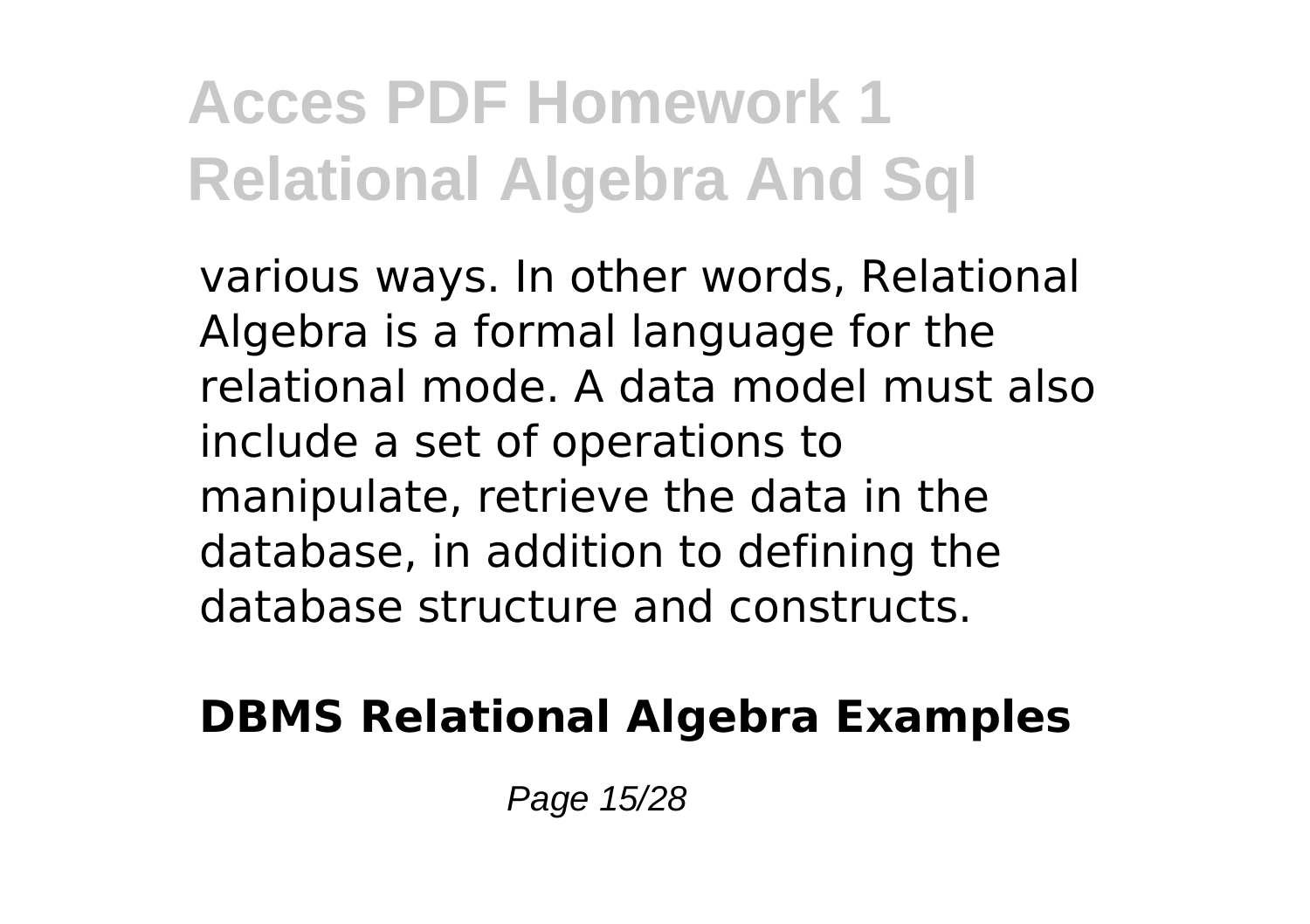**With Solutions - Tutorialwing** Hint: follow the slide 6.38 in ch6.pptx. (2) Given the relational algebra expression you have in (1), show how to get the relational algebra expression as shown in Figure (a) on the slide 1.14 in ch13.pptx, without the projection of IIcourse id, title: (3) Consider the relational algebra expression you get in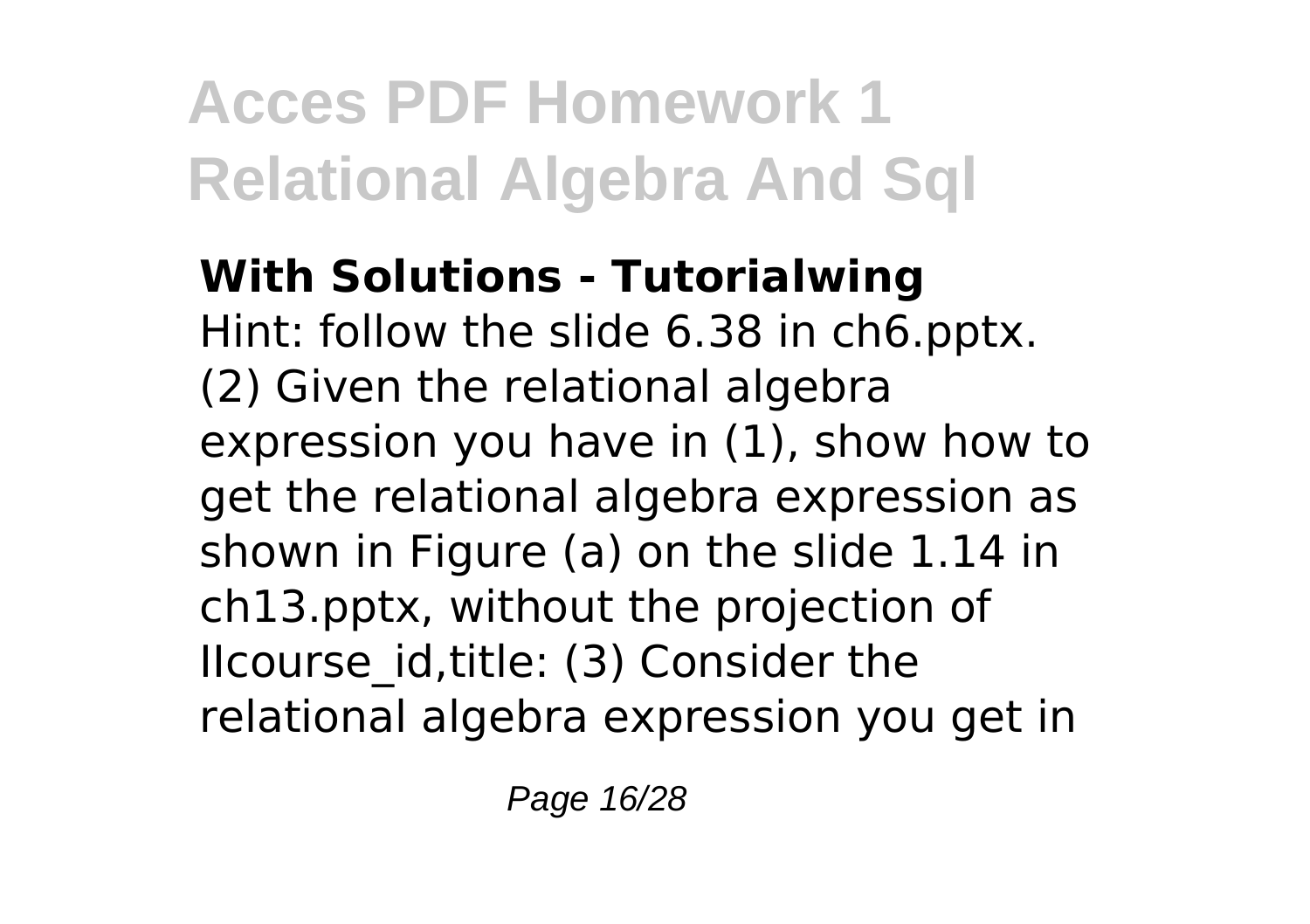### **I Question 1: Two Relational Algebra Expressions A ...**

Database Systems: Homework 1 Key Due 18 September, 2013 Team: 1. (2 pts each) Consider the two tables T1 and T2. Show the results of the following relational algebra operations: Table T1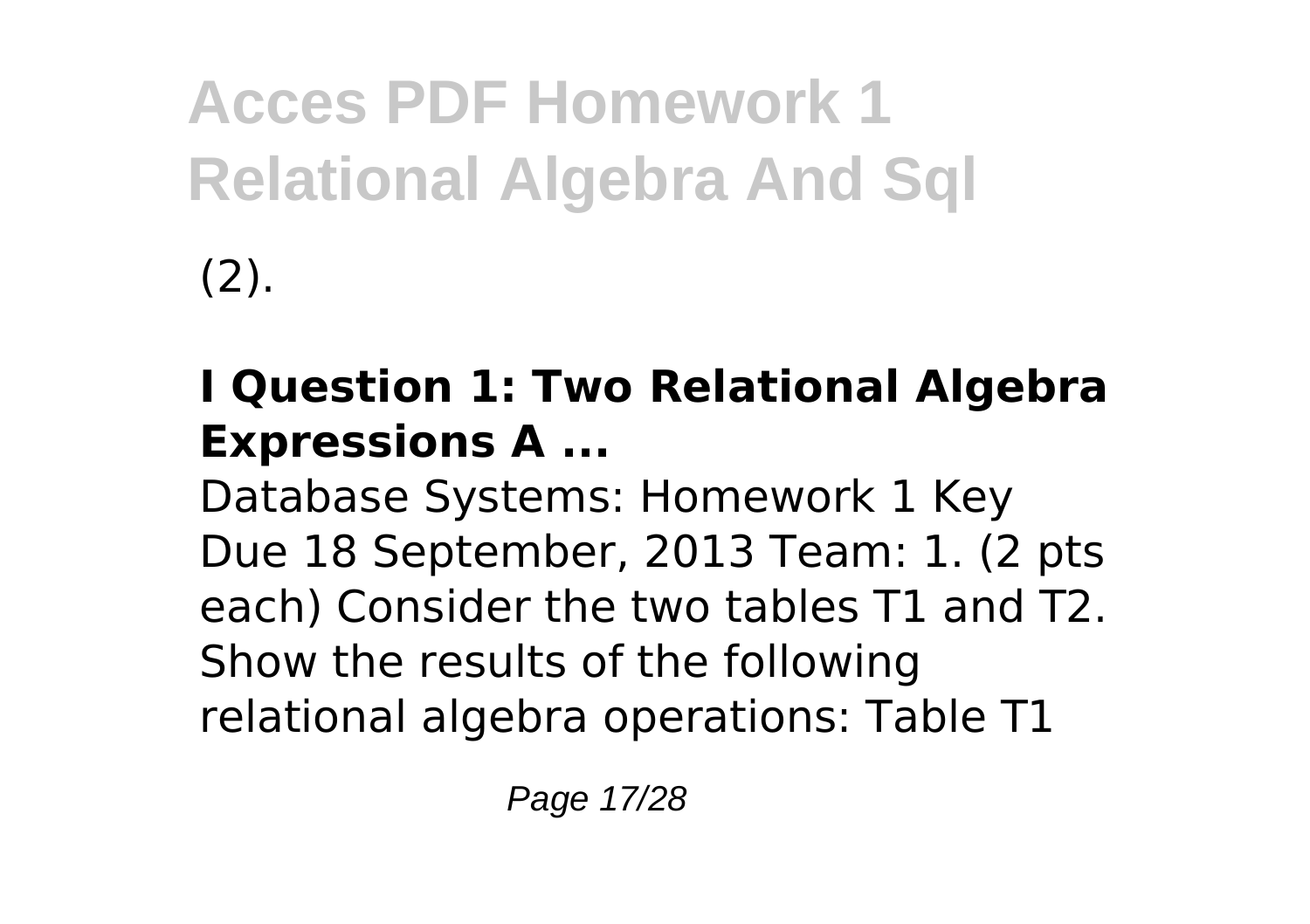Table T2 P Q R A B C 10 a 5 10 b 6 15 b 8 25 c 3 25 a 6 10 b 5 (a) T1 1 T1:P=T2:A T2 P Q R A B C 10 a 5 10 b 6 10 a 5 10 b 5 25 a 6 25 c 3 (b) T1 1  $T1:O = T2:B$  ...

#### **Database Systems: Homework 1 Key**

• Aggregate operation in relational algebra E is any relational-algebra

Page 18/28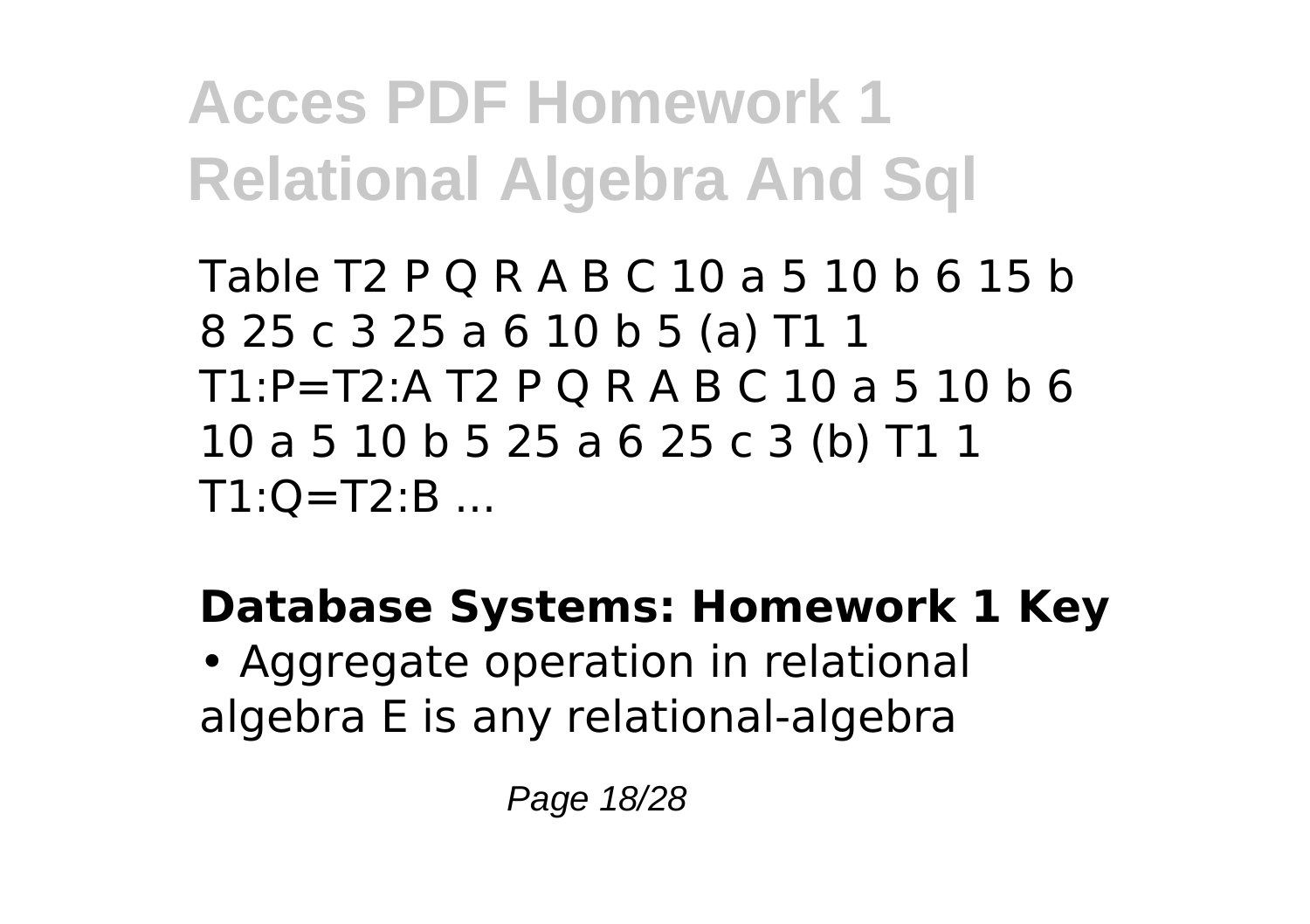expression –G1, G2 …, Gn is a list of attributes on which to group (can be empty) –Each F i is an aggregate function –Each A i is an attribute name • Note: Some books/articles use γ instead of (Calligraphic G), , , ( ), ( , , ( )( ) 1 2 1 1 2 2 E G G Gn F A F A ...

### **Relational algebra - CBCB**

Page 19/28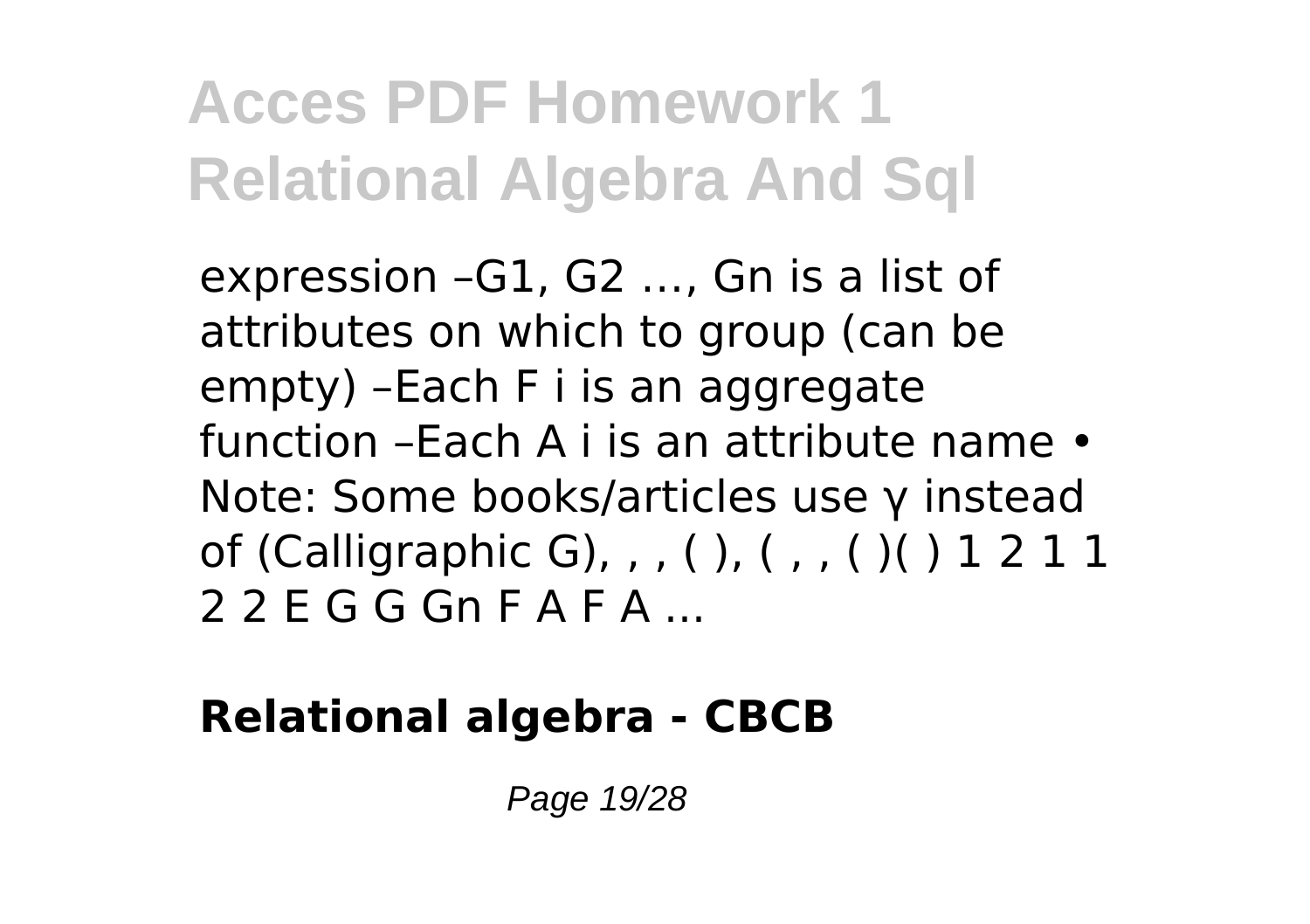Relational algebra is a procedural query language, which takes instances of relations as input and yields instances of relations as output. It uses operators to perform queries. An operator can be either unary or binary. They accept relations as their input and yield relations as their output.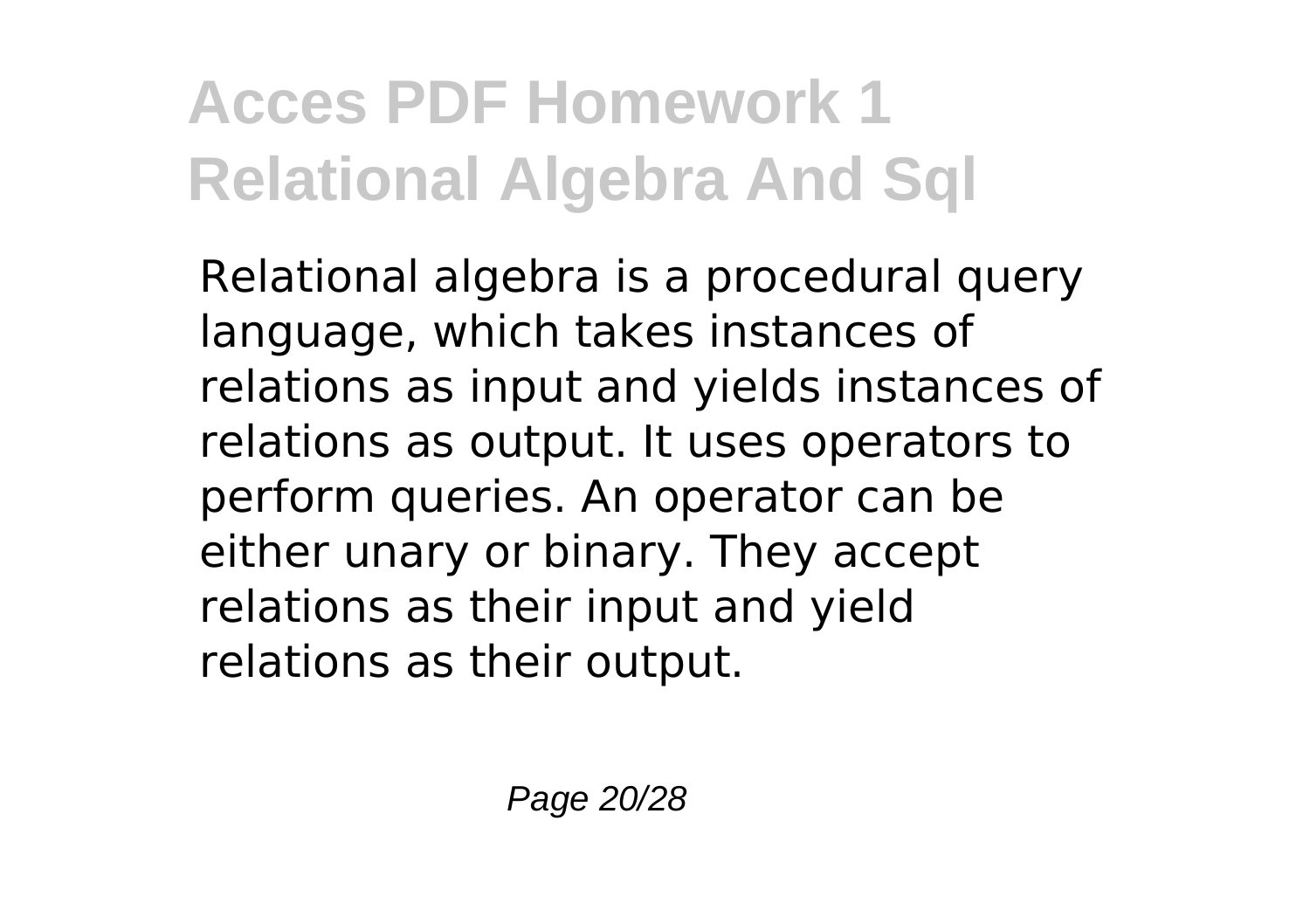**Relational Algebra - Tutorialspoint** Homework 1: Relational Algebra, SQL 100 pts Due Date: Oct 4, at the beginning of the class. Hard copy, please type your answers (Please don't write by hand). If we cannot read what you write, we cannot give you points. Consider the following schema: author (ID, FirstName, LastName, YearOfBirth, Gender,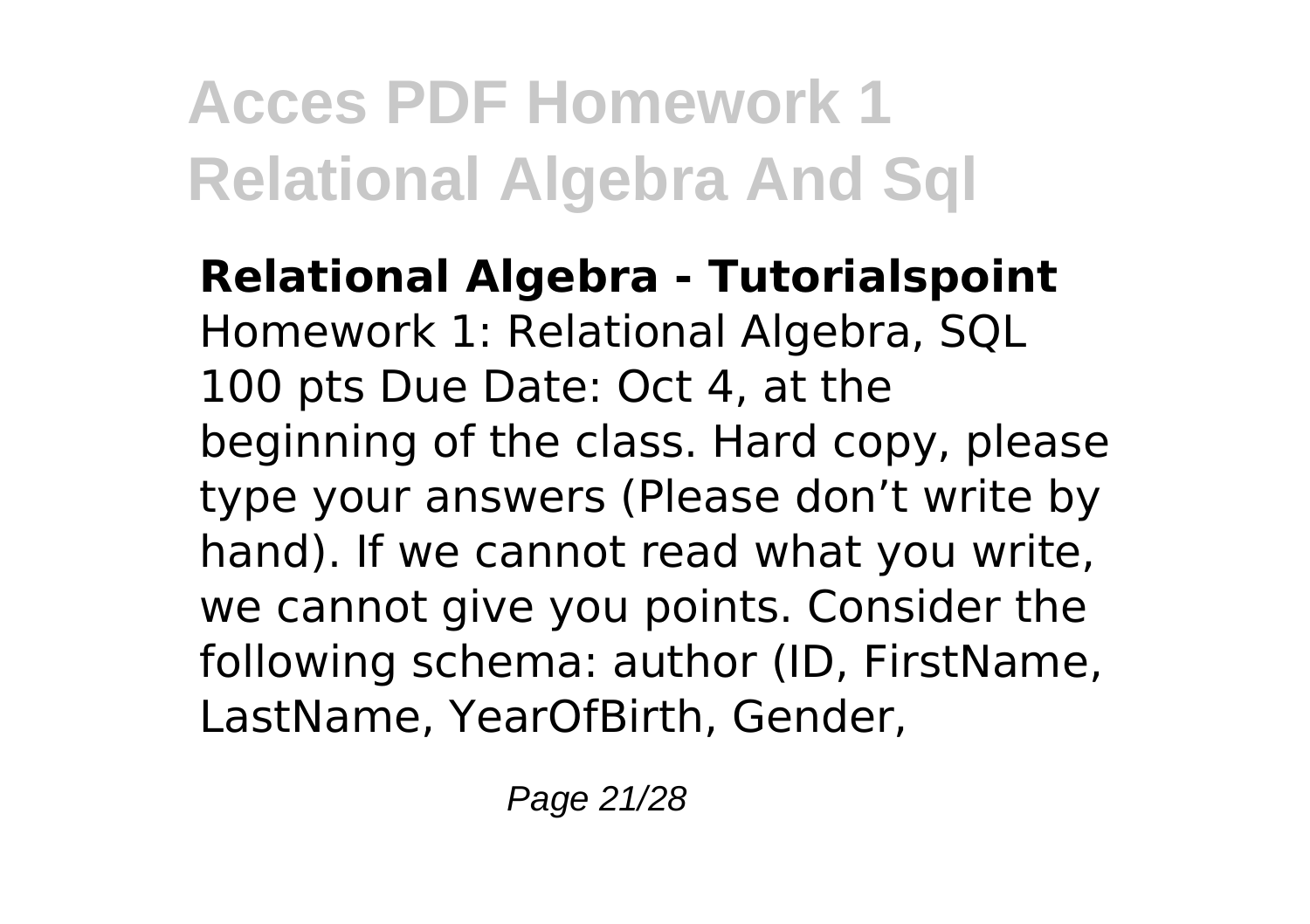LivingCityID)

#### **INFSCI 2710 Database Management, fall 2016 Tuesday ...**

Each beach has a number (B#) a name (BNAME) and a pollution rate of 0 (low pollution), 1 (moderate pollution) or 2 (high pollution). The third records the members swimming. Express the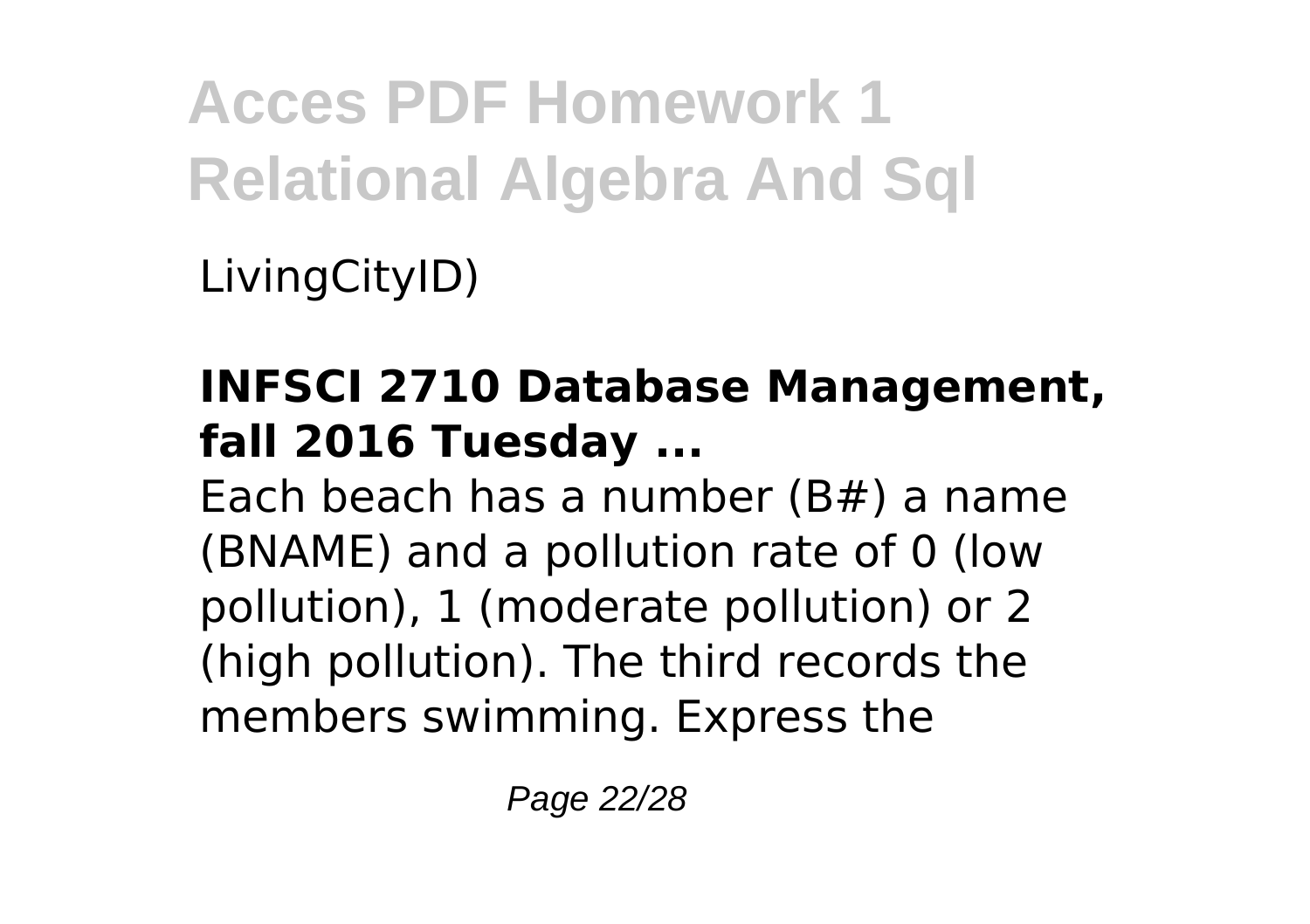following queries in relational algebra (1 to 4), Calculus (1 to 4) SQL 1 to 6). 1. List the names of beaches that John Smith has visited? 2.

### **Answer: Relational Algebra Questions**

Question 1.1.7 (10 Points) Write a relational algebra expression that

Page 23/28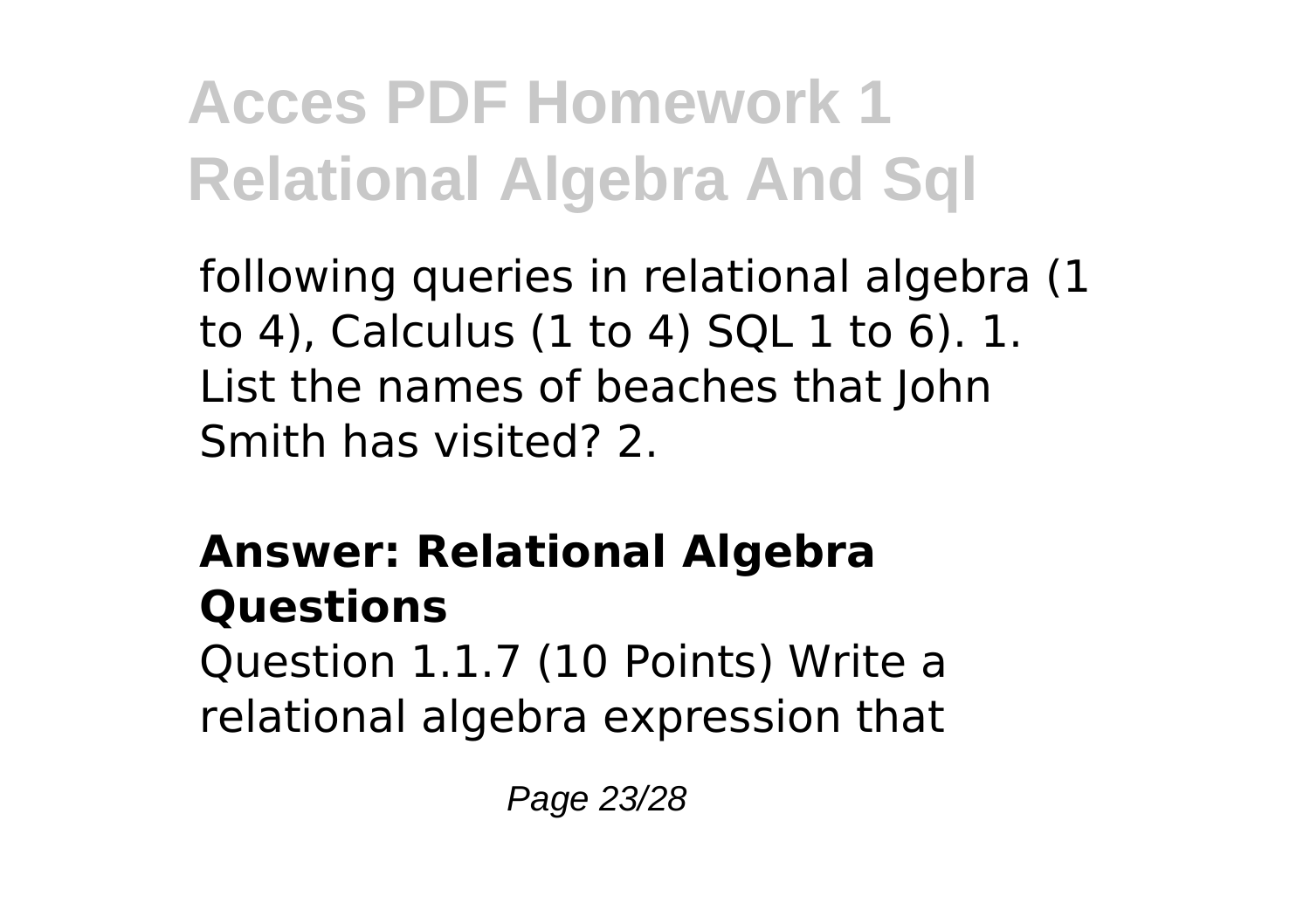returns the food items that are ingredients for "Cheese Soup" but notfor"Burgers". Solution π foodItem(σ recipe=0Cheese Soup0(ingredient))−π foodItem(σ recipe=0Burger0(ingredient)) Question 1.1.8 (7 Points)

### **Homework Assignment 1 September**

Page 24/28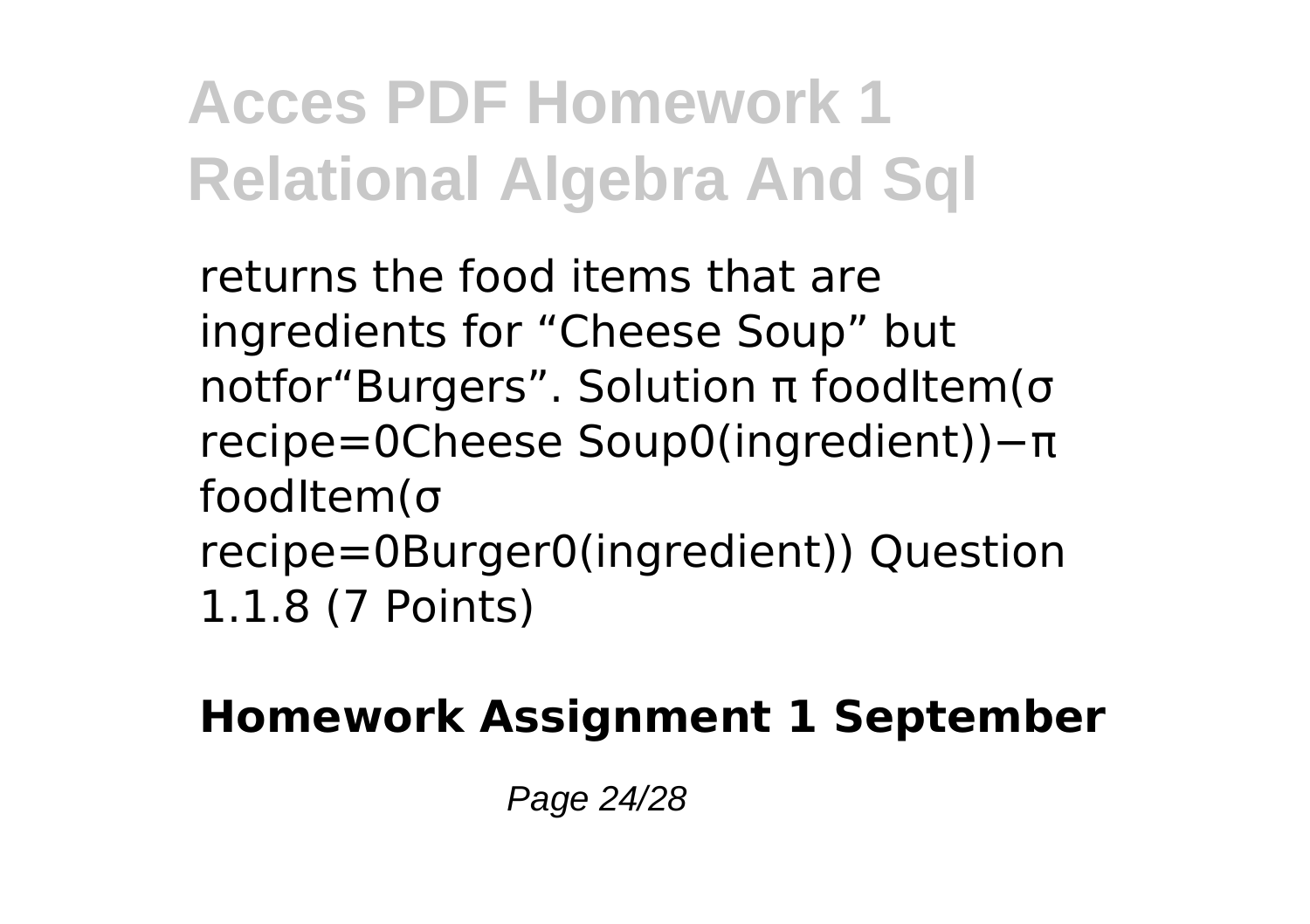### **16th, 2014 CS425 ...**

List all the equivalent relational algebra expressions of WWINY, 2. Assume that each block contains up to 20 tuples of any relation including intermediate results. Assume that one is only allowed to use nested loop join with a memory of  $m = 10$  blocks and no pipeline is allowed. Find the relational algebra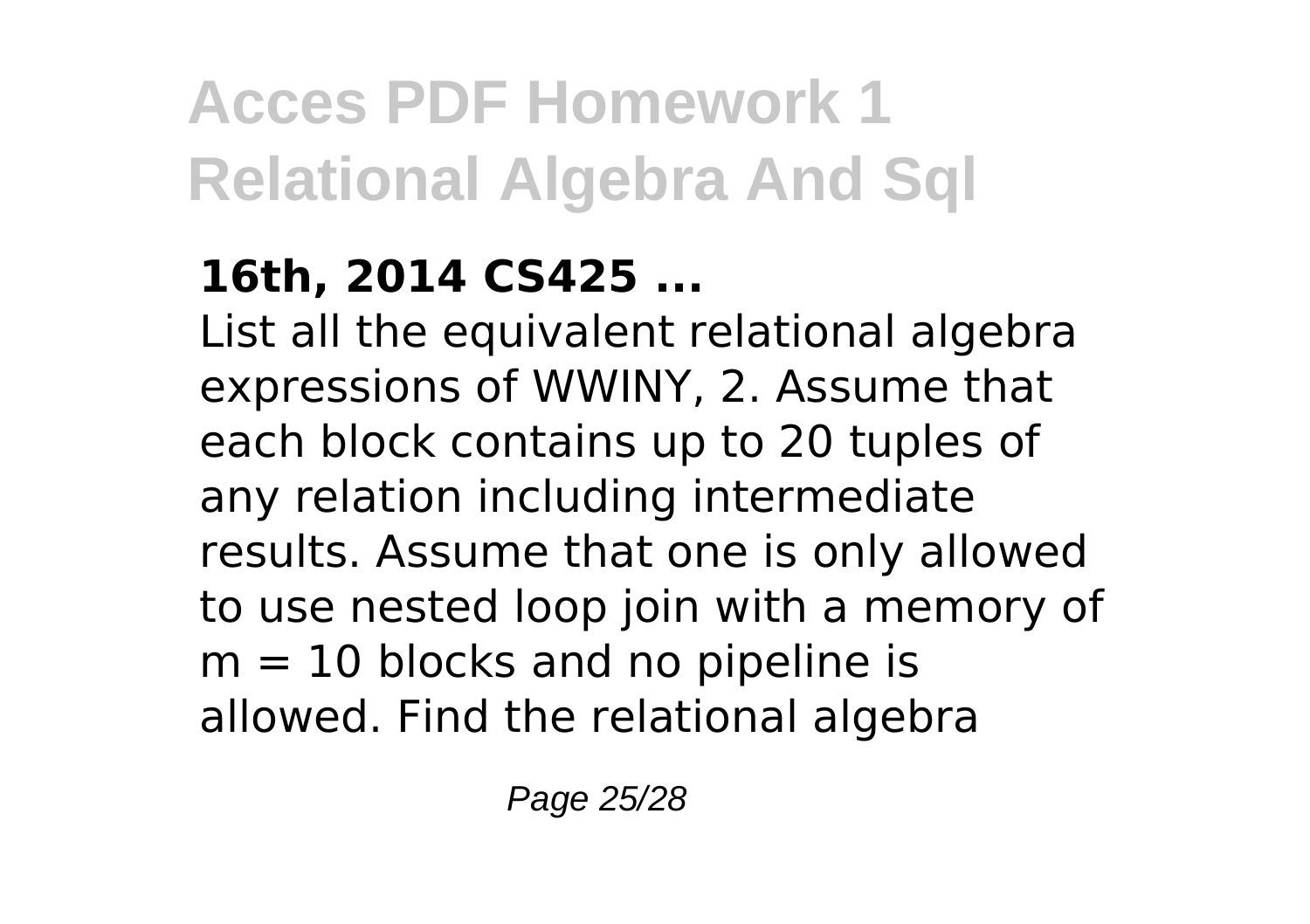expression with the minimum estimated cost.

#### **Q.5)Consider Three Relations, W,x And Y Where W De ...**

RELATIONAL ALGEBRA is a widely used procedural query language. It collects instances of relations as input and gives occurrences of relations as output. It

Page 26/28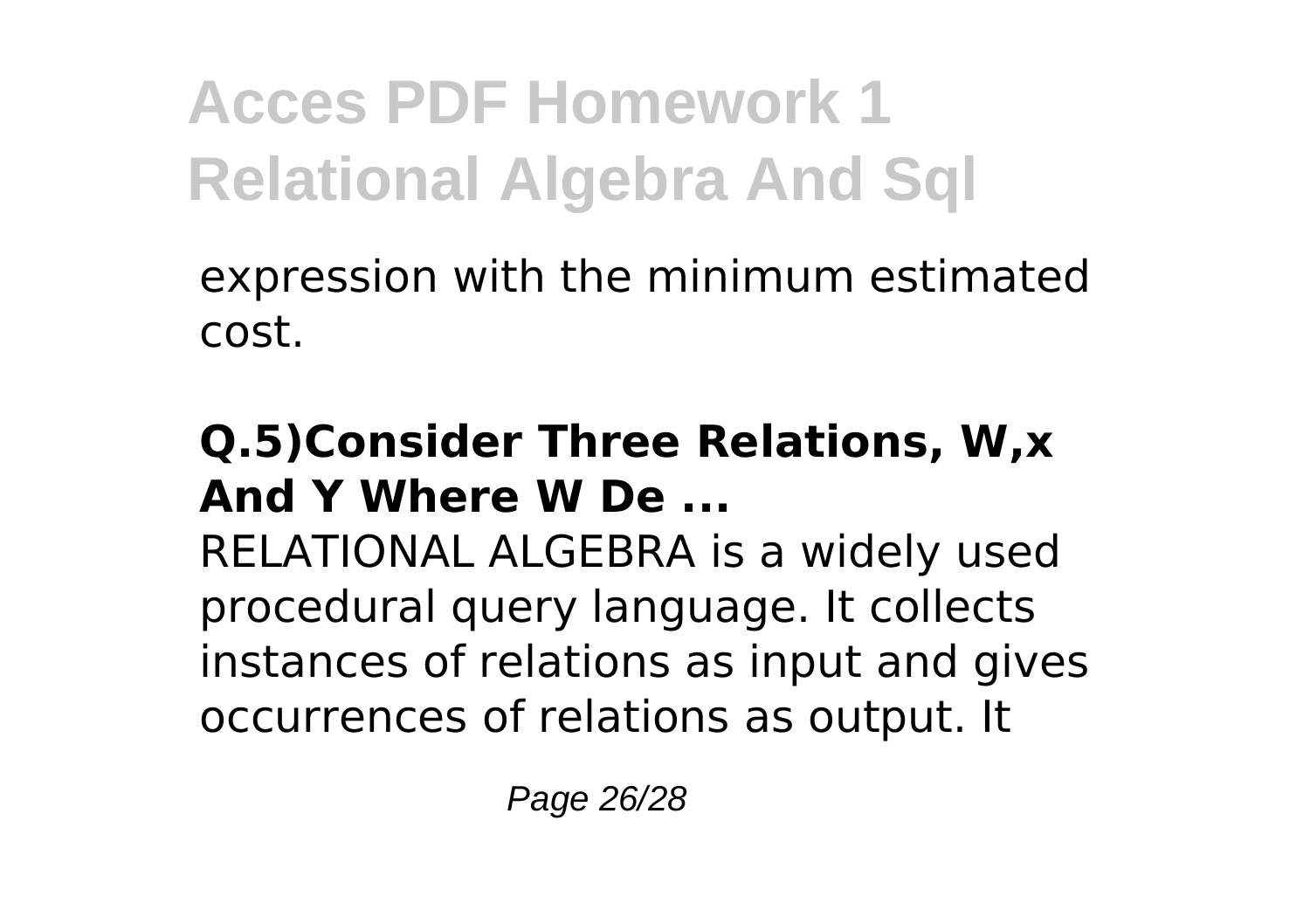uses various operations to perform this action. SQL Relational algebra query operations are performed recursively on a relation.

Copyright code: d41d8cd98f00b204e9800998ecf8427e.

Page 27/28